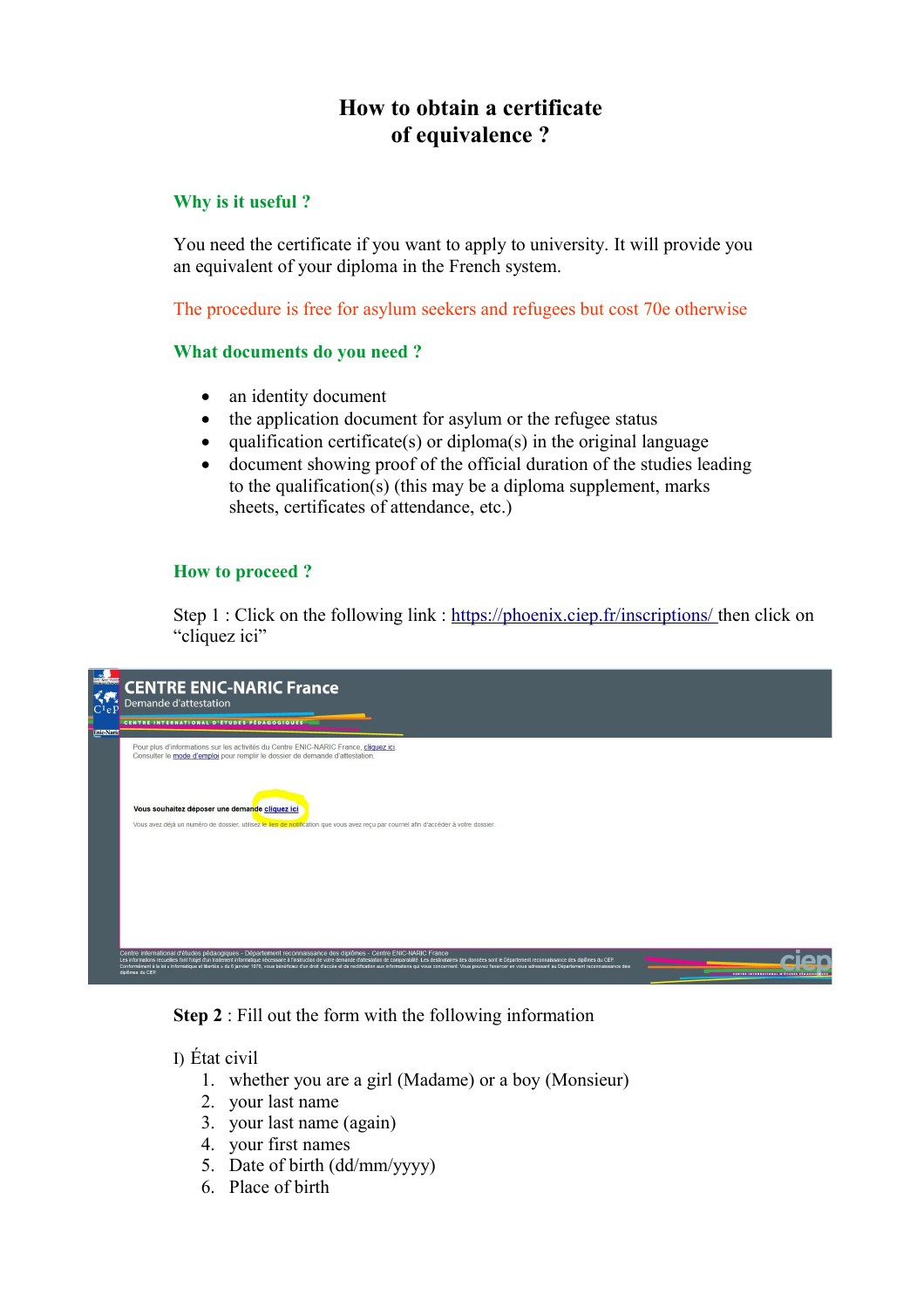II) Adresse éléctronique

1. your email address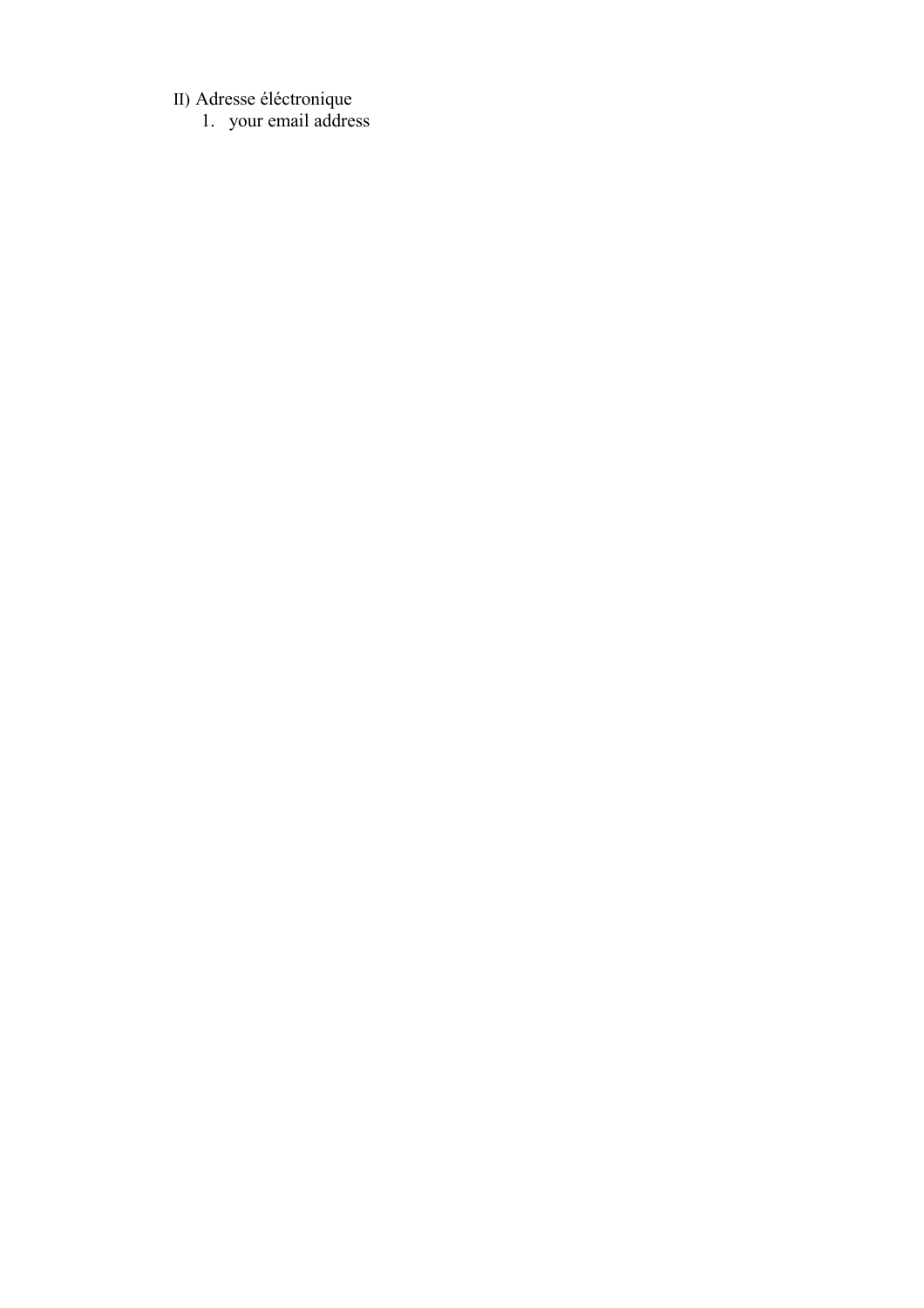**Step 3** : Click on the green button "Valider"

| <b>Enic-Nario</b> | CENTRE INTERNATIONAL D'ÉTUDES PÉDAGOGIQUES                                                                                                                                                       |
|-------------------|--------------------------------------------------------------------------------------------------------------------------------------------------------------------------------------------------|
|                   | Renseigner soigneusement toutes les rubriques. Puis, valider vos saisies avec le bouton en fin de formulaire.                                                                                    |
|                   | <b>ETAT CIVIL</b>                                                                                                                                                                                |
|                   | Civilité : Monsieur<br>$\overline{\phantom{a}}$                                                                                                                                                  |
|                   | Nom de naissance: DURAND                                                                                                                                                                         |
|                   | Nom d'usage/d'épouse: DURAND                                                                                                                                                                     |
|                   | Prénom(s) : Jean                                                                                                                                                                                 |
|                   | Date de naissance : 01/01/1990<br>(jj/mm/aaaa)                                                                                                                                                   |
|                   | Lieu de naissance : PARIS                                                                                                                                                                        |
|                   | L'adresse électronique devra accepter des courriels au format html ainsi que des pièces jointes car elle sera utilisée pour toute correspondance.<br>Merci d'en vérifier la validité.<br>Valider |
|                   |                                                                                                                                                                                                  |
|                   |                                                                                                                                                                                                  |

**Step 4** : Your demand is now registered.

**Step 5** : Check your in-box to continue the application. You have received an email named "Service ENIC-NARIC - Demandes en ligne" open it and click on the link (the one yellow-circled in the picture below)

| enic-naric@ciep.fr<br>Amoil —                                                                                                                                                                                                         | 13:47 (II $v$ a 6 minutes) |
|---------------------------------------------------------------------------------------------------------------------------------------------------------------------------------------------------------------------------------------|----------------------------|
| Madame, Monsieur,                                                                                                                                                                                                                     |                            |
| Vous avez demandé un numéro de dossier afin de procéder à la saisie en ligne de votre demande d'attestation auprès du Centre ENIC-NARIC France.                                                                                       |                            |
| Voici votre N° de dossier : 343068.                                                                                                                                                                                                   |                            |
| Vous pouvez accéder à tout moment à votre dossier en cliquant sur ce lien : https://phoenix.ciep.fr/inscriptions/notif.aspx?id=3afecf36-6741-48e6-b306-0ad48fe5c893<br>Ce lien est confidentiel, veuillez le conserver soigneusement. |                            |
| NB : Nous vous rappelons que la durée de saisie de votre dossier en ligne est limitée, et s'achèvera le 21/12/2016.                                                                                                                   |                            |
| Département reconnaissance des diplômes - Centre ENIC-NARIC France<br>Centre international d'études pédagogiques - CIEP<br><b>Step 6</b> : You can continue to fill out the form                                                      |                            |

# II) Coordonnées

- 1. Phone number (if any)
- 2. Mobile phone number (if any)
- 3. Your address number and name of the street. Example : 52 rue de la forêt
- 4. Your address Details. Example : Chez Monsieur Truc.
- 5. Let it blank
- 6. Zip code. Example : 75019 or 92000
- 7. Name of the city
- 8. Country (France if you are living in France)

III) Avez-vous le statut de réfugié, de demandeur d'asile ou bénéficiez-vous de la protection subsidiaire ?

If you have the refugee status or if you are seeking asylum, please click on "oui".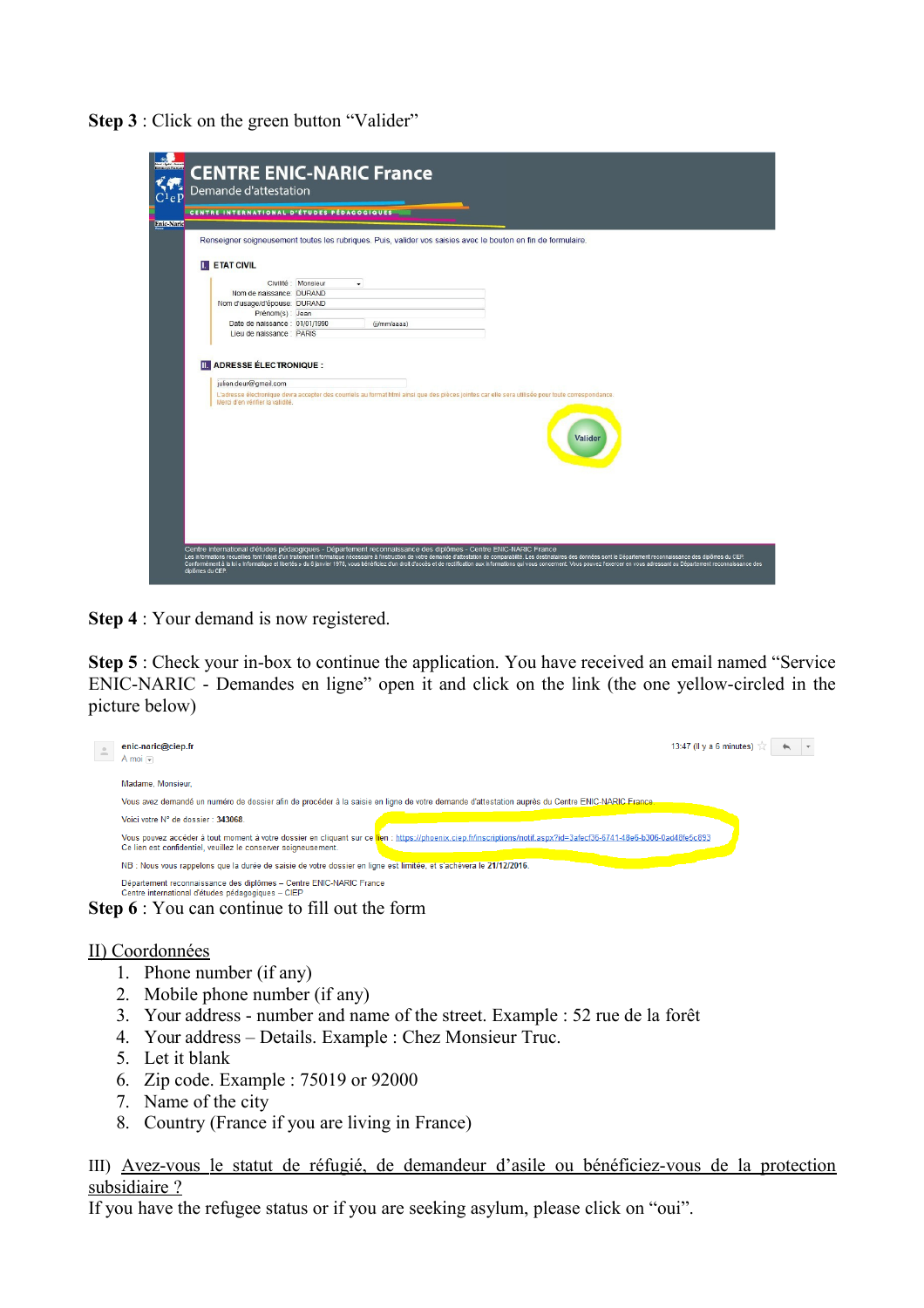#### **II.** COORDONNÉES

| Téléphone (fixe): 0452525252                                  |                     |   |
|---------------------------------------------------------------|---------------------|---|
| Téléphone (portable): 0652525252                              |                     |   |
| Adresse (n° et voie): 52 rue de la foret                      |                     |   |
| Adresse, (si nécessaire) Chez<br>Mme/M.: Chez Monsieur Dupont |                     |   |
| Appartement/batiment<br>/résidence:                           |                     |   |
| Code postal: 75019                                            |                     |   |
|                                                               | <b>Ville: Paris</b> |   |
|                                                               | Pays: FRANCE        | ▼ |

III. AVEZ-VOUS LE STATUT DE RÉFUGIÉ, DE DEMANDEUR D'ASILE OU BÉNÉFICIEZ-VOUS DE LA PROTECTION SUBSIDIAIRE ?

| non |  | ை பா |
|-----|--|------|
|-----|--|------|

#### IV) OBJET DE LA DEMANDE

- 1. Let it blank
- 2. If you want to go to university in France, click and type the kind of field you are interested in (example : economics or civil engineering …)
- 3. If you are looking for a job, click and type the kind of job you are interested in.
- 4. Let it blank
- 5. Let it blank

| Indiquez l'interlocuteur qui vous demande une attestation : | (Employeur, établissement de formation, administration organisatrice d'un concours etc.) |                |
|-------------------------------------------------------------|------------------------------------------------------------------------------------------|----------------|
| <b>▽</b> Poursuite d'études en<br>France                    |                                                                                          |                |
| $-$ formation(s) envisagée(s) :                             | economics                                                                                |                |
| Recherche d'emploi                                          |                                                                                          |                |
| - profession envisagée $(*)$ :                              |                                                                                          |                |
| Inscription à un concours                                   |                                                                                          |                |
| - concours envisagé :                                       |                                                                                          |                |
| et date de dépôt du dossier :                               |                                                                                          |                |
|                                                             |                                                                                          | <b>VALIDER</b> |

Once you have completed the form, click on the green button "Valider"

**Step 7** : You can now give information on the diploma you want to have an equivalent of

- 1. Select on the list the country where you had the degree
- 2. Select on the list the name of the degree (if you can not find it, do not worry, just choose "Autre diplôme")
- Type the name of your major (not necessary)
- 4. Let it blank
- Select the name of the school/university/institute that delivered the diploma (if you can not find it, do not worry, just choose "Autre établissement")
- Date of your diploma (dd/mm/yyyy)
- 7. Select "oui"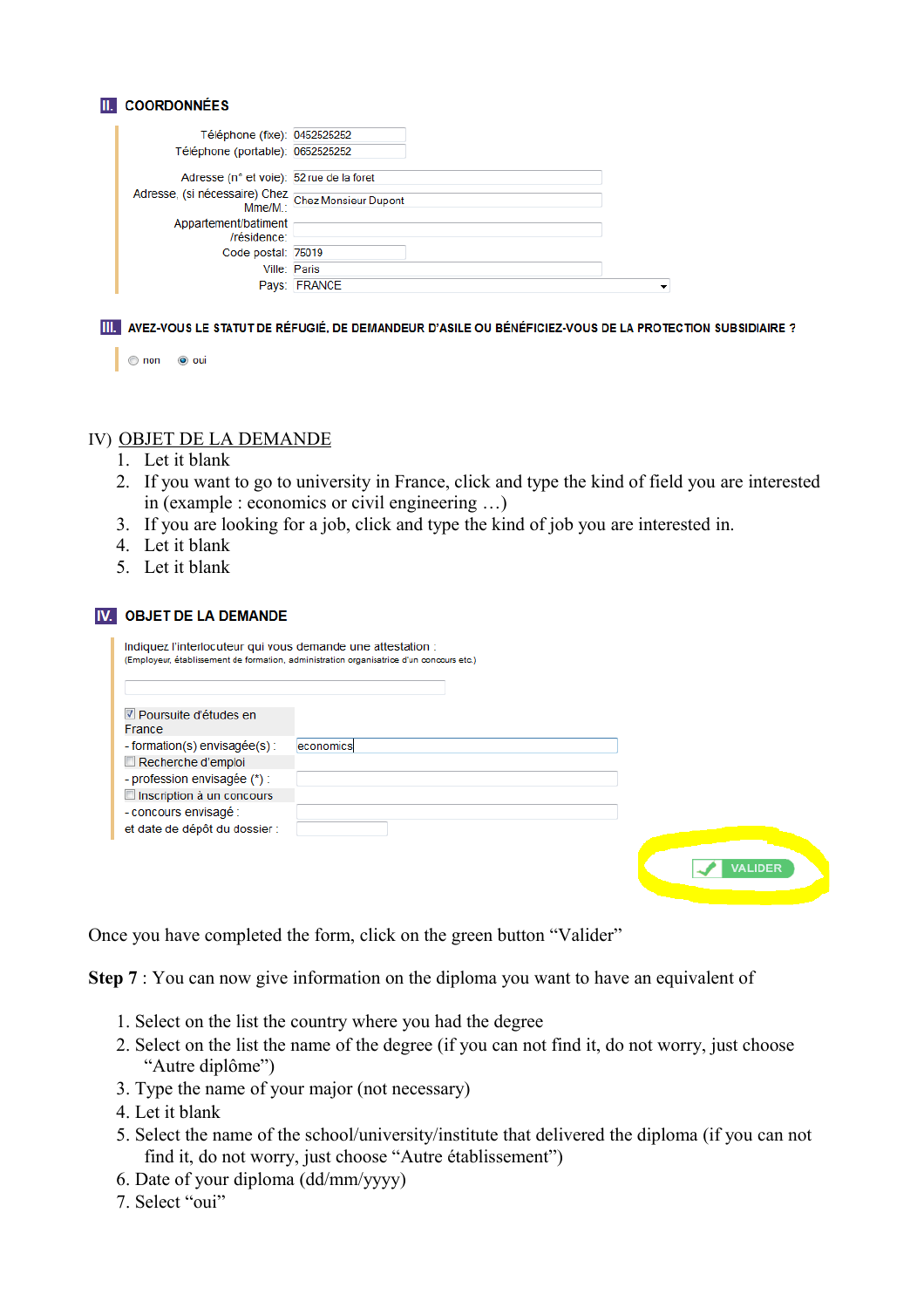- Select the language in which your diploma is written (english = anglais).
- 9. Click on "Enregistrer" to validate the information on your diploma

| Adresse électronique de contact :<br>Numéro de dossier :<br>Date limite de validation du dossier :                                                   | julien.deur@gmail.com<br>343068<br>21/12/2016                                                                                           |
|------------------------------------------------------------------------------------------------------------------------------------------------------|-----------------------------------------------------------------------------------------------------------------------------------------|
|                                                                                                                                                      | Veuillez indiquer ci-dessous, par ordre chronologique, les diplômes que vous souhaitez faire reconnaitre.                               |
| Attention:<br>· Vous pouvez enregistrer au maximum 2 diplômes.<br>· Vous ne devez pas saisir deux fois le même diplôme sinon le dossier sera refusé. | · Les formations de moins de 600 heures à temps complet ne seront pas prises en compte.                                                 |
|                                                                                                                                                      |                                                                                                                                         |
|                                                                                                                                                      | Pays (du diplôme) : ----- choisir -----<br>$\check{}$                                                                                   |
|                                                                                                                                                      | Nom du diplôme : [----- choisir ----- -                                                                                                 |
|                                                                                                                                                      | Spécialité :                                                                                                                            |
|                                                                                                                                                      | Option:                                                                                                                                 |
|                                                                                                                                                      | Etablissement : [----- choisir ----- v                                                                                                  |
|                                                                                                                                                      | Date d'obtention :<br>(jj/mm/aaaa)                                                                                                      |
|                                                                                                                                                      | Attestation demandée : @ oui<br>on                                                                                                      |
| Dans quelle (s) langues<br>l'original de ce diplôme ?                                                                                                | $\vert \vert$<br>allemand<br>$\Box$ espagnol<br>$\Box$ anglais<br>$\Box$ arabe<br>$\Box$ portugais<br>italien<br>est rédigé<br>français |
|                                                                                                                                                      | Autre(s) langue(s):                                                                                                                     |
|                                                                                                                                                      | Enregistrer                                                                                                                             |

Step 8 : If you want the equivalent of another diploma, click on "Cliquer pour ajouter un diplôme" (note that you can demand for only one or two diploma(s)) and go back to step 7. Else, click on the green button "Valider"

| Adresse électronique de contact :<br>Numéro de dossier :<br>Date limite de validation du dossier : |                                                  | julien.deur@gmail.com<br>343068<br>21/12/2016                                                                                                                                 |                    |      |                         |                                |
|----------------------------------------------------------------------------------------------------|--------------------------------------------------|-------------------------------------------------------------------------------------------------------------------------------------------------------------------------------|--------------------|------|-------------------------|--------------------------------|
|                                                                                                    |                                                  | Veuillez indiquer ci-dessous, par ordre chronologique, les diplômes que vous souhaitez faire reconnaitre.                                                                     |                    |      |                         |                                |
| Attention:                                                                                         | · Vous pouvez enregistrer au maximum 2 diplômes. | . Les formations de moins de 600 heures à temps complet ne seront pas prises en compte.<br>· Vous ne devez pas saisir deux fois le même diplôme sinon le dossier sera refusé. |                    |      |                         |                                |
|                                                                                                    |                                                  |                                                                                                                                                                               |                    |      |                         |                                |
|                                                                                                    | Obtenu le                                        | <b>Diplôme</b>                                                                                                                                                                |                    | Pays | <b>Etablissement</b>    | <b>Attestation</b><br>demandée |
| Modifier                                                                                           | 01/01/2002                                       | Baccalaureate                                                                                                                                                                 | <b>AFGHANISTAN</b> |      | <b>Kabul University</b> | oui                            |

**Step 9** : Click on the small button before "Par téléchargement" and then click on the small square before "Le traitement". If you are seeking asylum or if you are refugee, the demand is free of charge.

Click on the green button "Valider"

| Adresse électronique de contact :<br>Numéro de dossier :<br>Date limite de validation du dossier :    | julien.deur@gmail.com<br>343068<br>21/12/2016                                                                                                                                                                                                   |  |
|-------------------------------------------------------------------------------------------------------|-------------------------------------------------------------------------------------------------------------------------------------------------------------------------------------------------------------------------------------------------|--|
|                                                                                                       | Renseigner soigneusement toutes les rubriques. Puis, valider avec le bouton en fin de formulaire.<br>Attention : à partir du 01/08/2014, il ne sera plus possible de faire parvenir les dossiers de demande de reconnaissance par voie postale. |  |
| Comment allez-vous transmettre les pièces justificatives ?<br>· Par téléchargement (sur ce même site) |                                                                                                                                                                                                                                                 |  |
| Le traitement de mon dossier sera facturé à 70€                                                       | J'ai bien pris connaissance, et accepte les conditions suivantes (cochez toutes les cases):                                                                                                                                                     |  |
|                                                                                                       |                                                                                                                                                                                                                                                 |  |

**Step 10** : You have to upload the documents about your diploma. The document have to be in pdf format and less than 2 Mo.

If you only have it in a picture format (jpeg, jpg, ...), you can convert them there [:http://www.convert-jpg-to](http://www.convert-jpg-to-pdf.net/)[pdf.net/](http://www.convert-jpg-to-pdf.net/)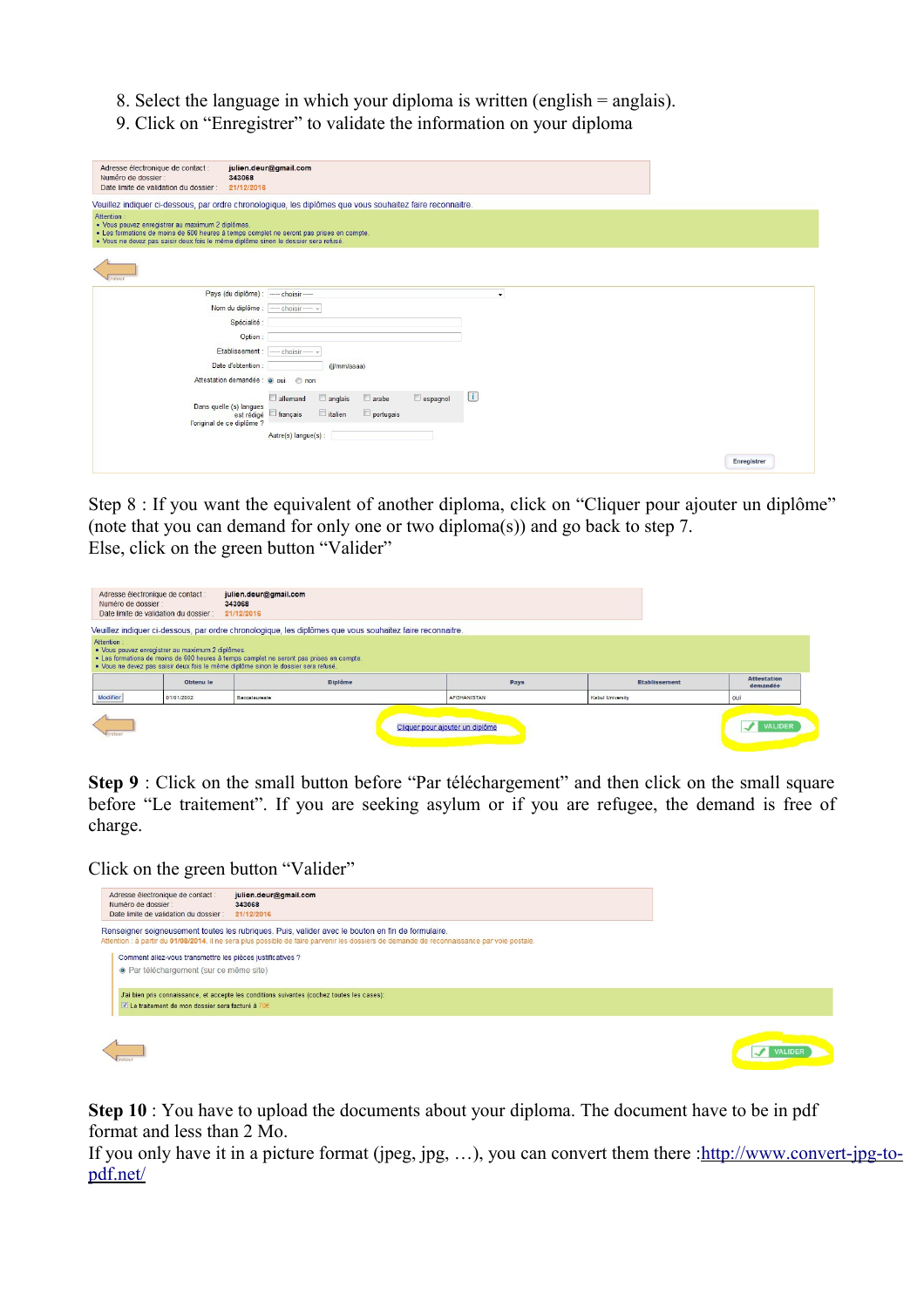You need to upload :

- an identity document
- the application document for asylum or the refugee status
- $\bullet$  qualification certificate(s) or diploma(s) in the original language
- document showing proof of the official duration of the studies leading to the qualification(s) (this may be a diploma supplement, marks sheets, certificates of attendance, etc.)

To upload a document :

1. click on the yellow-circled picture

|              | Pièce à joindre                                                       | Nature du document | <b>Précisions</b>                                                                                                  | <b>Obligatoire</b> | Pièces jointes |
|--------------|-----------------------------------------------------------------------|--------------------|--------------------------------------------------------------------------------------------------------------------|--------------------|----------------|
| D)           | Pièce d'identité                                                      |                    | Copie lisible d'une pièce d'identité (carte d'identité, passeport)                                                 | ou                 |                |
| $\mathbf{D}$ | Justificatif de réfugié, demande d'asile ou<br>protection subsidiaire |                    | Document attestant du dépôt de la demande d'asile ou de la décision de l'OFPRA                                     | ou                 |                |
| O)           | <b>Diplôme</b>                                                        | Bachelor of arts   | Copie lisible du diplôme dans la langue d'origine                                                                  | ou                 |                |
| D)           | Justificatif de durée d'études                                        | Bachelor of arts   | Copie lisible d'un justificatif de la durée officielle des études délivré par<br>l'établissement                   | out                |                |
| D)           | Document complémentaire                                               |                    | Compléments (supplément au diplôme, certificats de scolarité, églements des études,<br>règlements des examens etc) | non                |                |

VALIDER

| Document enregistré > Aucun document trouvé |                                                                        |  |  |  |             |  |
|---------------------------------------------|------------------------------------------------------------------------|--|--|--|-------------|--|
|                                             | Document à déposer (max. 2 Mo) > Parcourir. Aucun fichier sélectionné. |  |  |  | Enregistrer |  |
|                                             |                                                                        |  |  |  |             |  |
|                                             |                                                                        |  |  |  |             |  |

2. click on "Parcourir" and choose the document in pdf format and less than 2 Mo.3. click on "Enregistrer" to confirm.

| Document enregistré > Aucun document trouvé                                |            |
|----------------------------------------------------------------------------|------------|
| Document à déposer (max. 2 Mo) >   Parcourir.   Aucun fichier sélectionné. | Enregistre |
|                                                                            |            |

Repeat this 3 steps for all the documents. Then, click on the green button "Valider"

**Step 11 :** Click on the green button "Valider" to conclude the process.

**Step 12 :** Check you in-box. You receive a new email confirming that your demand is in progress.

**Step 13 :** Check regularly your in-box to keep update

 if you receive this email (see below), your request have been declared admissible and you will receive your certificate of equivalence by email soon.

| Madame, Monsieur,                                                                                                                                                                            |
|----------------------------------------------------------------------------------------------------------------------------------------------------------------------------------------------|
| Après vérification des pièces que vous nous avez soumises, votre dossier a été déclaré recevable.                                                                                            |
| Nous vous invitons à vous connecter sur le lien suivant pour suivre l'avancement de votre dossier : https://phoenix.ciep.fr/notifications/notif.aspx?id=bcd3bae3-7ad6-4f62-8540-22fec7976220 |
| Ce lien est confidentiel, veuillez le conserver soigneusement.                                                                                                                               |
| Département reconnaissance des diplômes - Centre ENIC-NARIC France<br>Centre international d'études pédagogiques - CIEP                                                                      |

 Else, if you receive this email (see below), your request have been rejected because some documents are missing. If so, do not hesitate to send us an e-mail with the explanation at [contact@resome.org,](mailto:contact@resome.org) we will do our best to help you out. Put all the documents you have about your studies/diplomas in the e-mail.